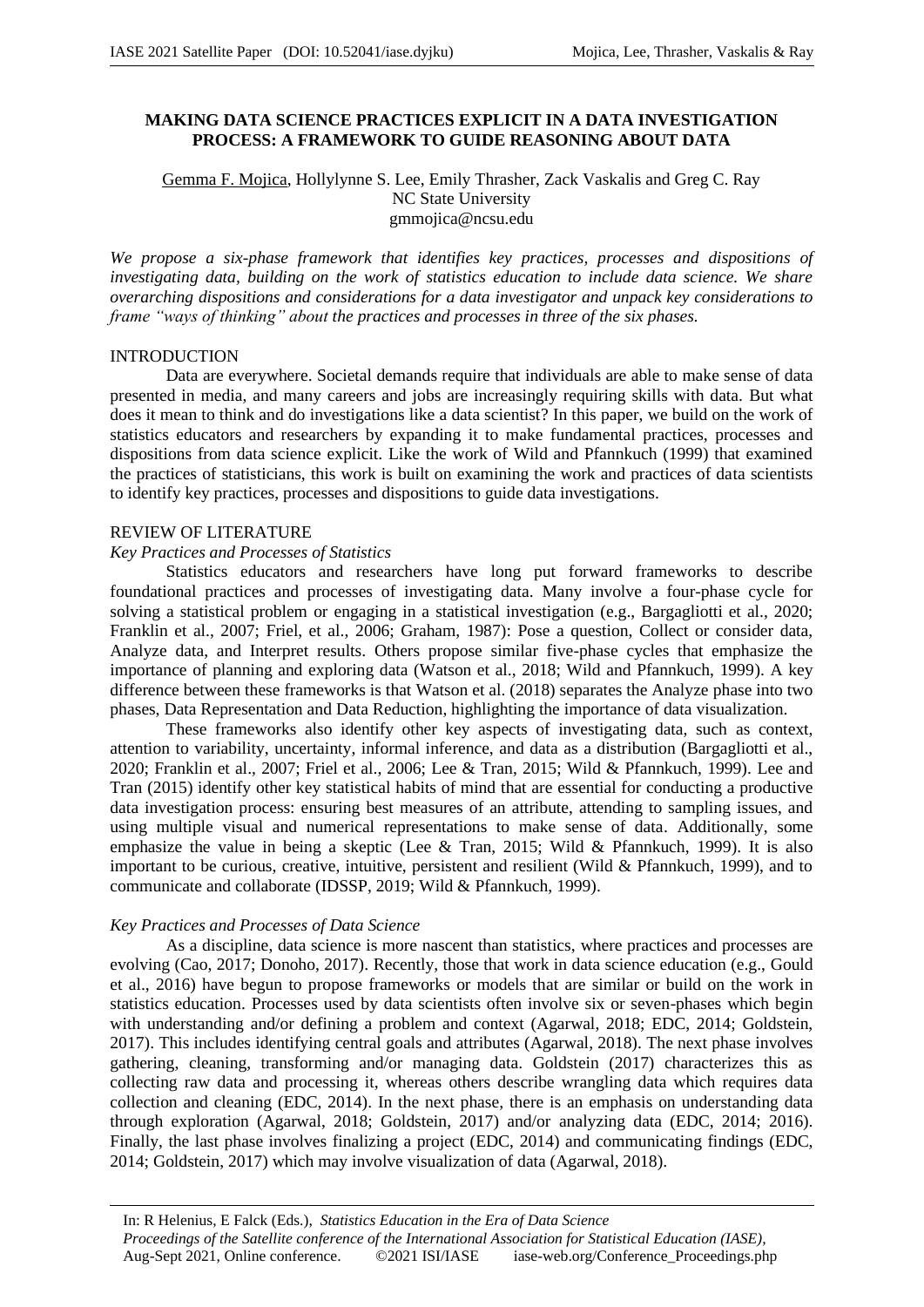## EMPIRICAL AND THEORETICAL GROUNDING

A phenomenological study of the work of data scientists was conducted by the second author. In 2018-2019, H. S. Lee was immersed in the everyday work of data scientists for 9 months. To understand the daily work of data scientists, she attended meetings, presentations, and engaged in informal discussions with a diverse group of data scientists, taking field notes about what she was observing and learning. Lee worked closely with a data scientist to design an interview protocol, and she conducted interviews with five data scientists and collected seven additional interviews from publicly posted interviews with data scientists. Participants were eleven males and one female from various companies (e.g., SAS, RTI International, Pivotal Data Labs, Insights Association, Home Depot). Data included field notes, interview transcripts, and analytic notes that were open coded to identify emergent themes related to key practices, processes and dispositions of data scientists' work. Themes that emerged from the phenomenological study about critical aspects of the work of data scientists are described in Table 1. More details about this study are in Lee et al. (accepted).

|  |  |  |  |  |  |  | Table 1. Critical aspects of the work of data scientists |
|--|--|--|--|--|--|--|----------------------------------------------------------|
|--|--|--|--|--|--|--|----------------------------------------------------------|

| <b>Critical Aspects</b> | Main Findings                                                                           |
|-------------------------|-----------------------------------------------------------------------------------------|
| Role of                 | Data scientists emphasized that their work is nonlinear and approached holistically and |
| context/phenomenon      | always situated within a larger phenomenon. Context is not just vital to posing an      |
|                         | investigative question and then used at the end to interpret and explain results;       |
|                         | understanding and making sense of the context is woven throughout the entire process.   |
| Immersion in data       | Data scientists described their job as being immersed in data or even being             |
|                         | overwhelmed by data. Much time is spent searching for data, making data useful and      |
|                         | wrangling data, where they rely on various data sources.                                |
| Communication           | Communication is a key skill for data scientists, especially among team members and     |
|                         | clients. Data storytelling and visualizing is one of the most important ways they       |
|                         | communicate with partners, clients and other stake holders.                             |
| Skepticism/flexibility  | Data scientists explain that they approach tasks with flexibility, curiosity and        |
|                         | skepticism.                                                                             |
| Persistence/resilience  | Common personality traits that were used to describe data scientists highlighted the    |
|                         | importance of being persistent and resilient. They pointed out that projects often span |
|                         | months of work, and they "chip away" at a problem.                                      |
| <b>Broad Toolkit</b>    | Data scientists use a wide variety of technology tools to support all aspects of their  |
|                         | work. They are often learning new software applications and techniques to apply         |
|                         | immediately to their work.                                                              |

In addition to the empirical research study, we examined the literature to identify key practices, processes and dispositions proposed and discussed by statistics educators and researchers. and those highlighted by professionals who work with big data. We attended to places where overlap exists among practices and processes and those that are novel or nuanced. Based on themes that emerged from the study and our examination of the literature, we created an initial framework, a Data Investigation Process, to identify key practices, processes and dispositions of investigating data. We further described key considerations through the Data Investigation Process, to expound upon the practices, processes and dispositions of each of the six phases. Content validity of this newly proposed framework was established through feedback from various experts. These experts included statistics educators, data scientists, mathematics and science teacher educators, middle and high school mathematics and statistics teachers, and a data software developer. We revised our framework based on feedback from experts.

## FRAMEWORK FOR DATA INVESTIGATION PROCESS

We propose a six-phase Data Investigation Process that encompasses the following six phases (see Figure 1): Frame the Problem, Consider & Gather Data, Process Data, Explore and Visualize Data, Consider Models, and Communicate & Propose Action. For an in-depth explication of this framework, see Lee et al. (accepted). Like a puzzle, the phases fit together emphasizing that engaging in a productive data investigation involves revisiting and refining work within phases and making connections among phases. This constant movement back and forth and amongst phases is often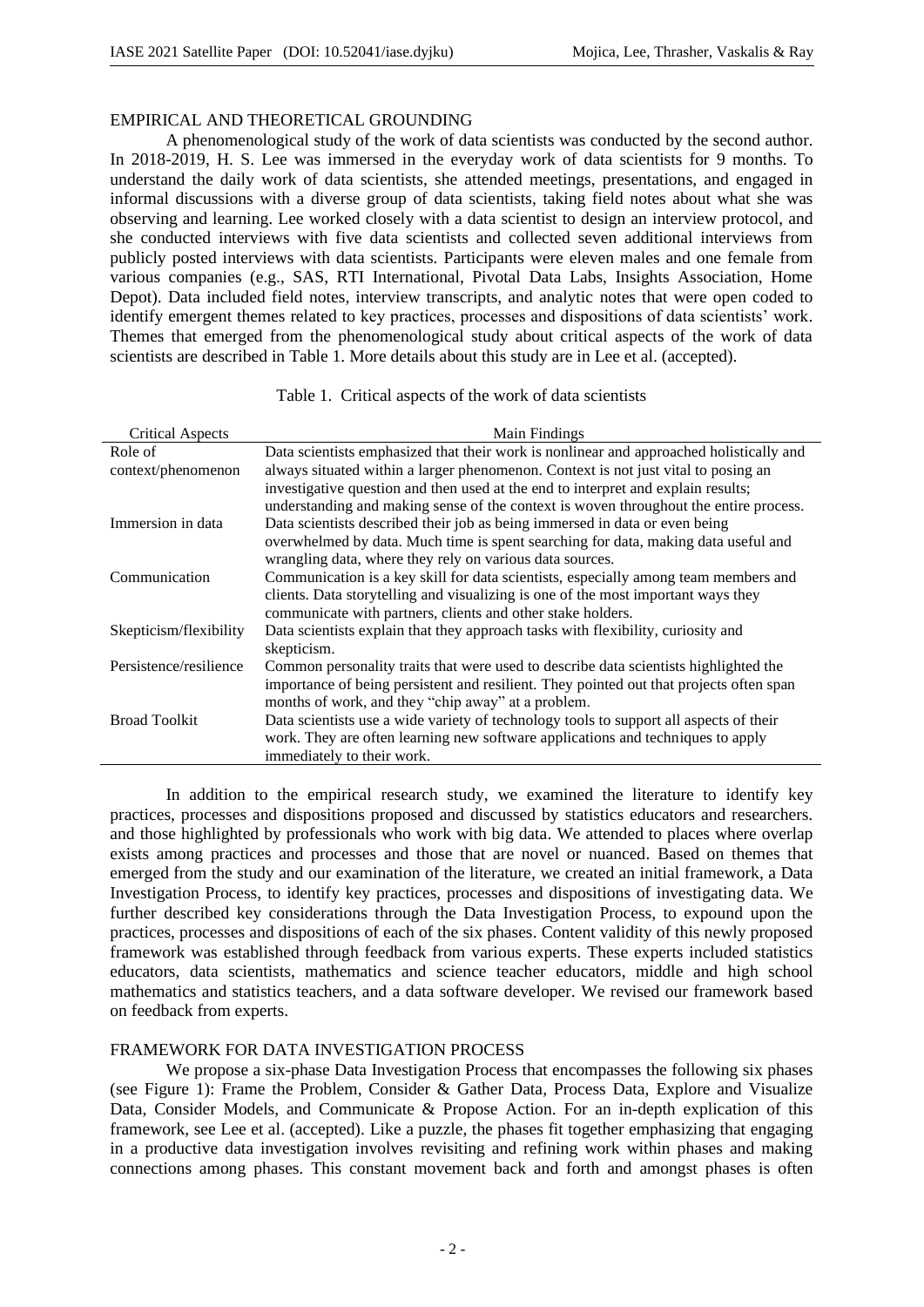dynamic in nature, although it can be linear and cyclic. While the investigator may enter at any phase, it is essential that solving a problem or answering a question within a context using data is at the heart of the process.



Figure 1. A Data Investigation Process

# THINKING THROUGH A DATA INVESTIGATION PROCESS

Further, we identified key considerations for each phase in our Data Investigation Process, unpacking the practices and processes to guide thinking and actions for engaging in a data investigation, where the goal is to answer a statistical question within a context to communicate approaches and solutions using data-based evidence. We first highlight important ideas that should be considered throughout the *entire* investigation that are pertinent to all phases. Additionally, we identify dispositions that lead to productive data investigations. The following key considerations and dispositions are relevant to all phases in a data investigation:

- How are you making sense of data with respect to real-world phenomena/context and investigative questions (i.e., engaging in interpretation throughout the process)?
- What is the role of technology? How can it be best used to facilitate your work?
- Are you attending to variability in data and uncertainty in models and claims?
- What biases may be in your data and what biases, experiences, or perspectives do you bring to an investigation that could enhance or negatively impact your work within a context? What privacy or ethical issues need to be considered?
- Do you need to seek out additional expertise or find information about the context to inform your work and interpretations?
- Are your approaches based on being curious, creative and intuitive?
- Are you being skeptical as you examine data and the claims and actions that can be proposed?
- How are you communicating and collaborating with team members and/or clients or stakeholders?
- Are you being persistent and resilient in your problem solving when you need to overcome difficult obstacles in an investigation?

While our full framework includes key considerations for each of the six phases of a Data Investigation Process, our focus in this paper is to highlight aspects of data science that may not be explicit in other frameworks from statistics education, or may be altogether missing. Therefore, we will delineate the practices and processes for the phases Frame the Problem, Process Data, and Communicate and Propose Action.

## *Frame the Problem Phase*

Almost all frameworks in statistics education start with posing or asking an investigative question that is statistical rather than mathematical in nature (e.g., Graham, 1987; Franklin et al., 2007; Wild & Pfannkuch, 1999), where context is emphasized. While many advocate for engaging learners in investigations that involve real or authentic data (e.g., Ben-Zvi et al., 2018), data scientists' work is based in solving real-world problems. Thus, real-world phenomena and broader issues related to a problem should also be a focus of work in this phase. When *considering the context of the problem*, it is important to attend to the following: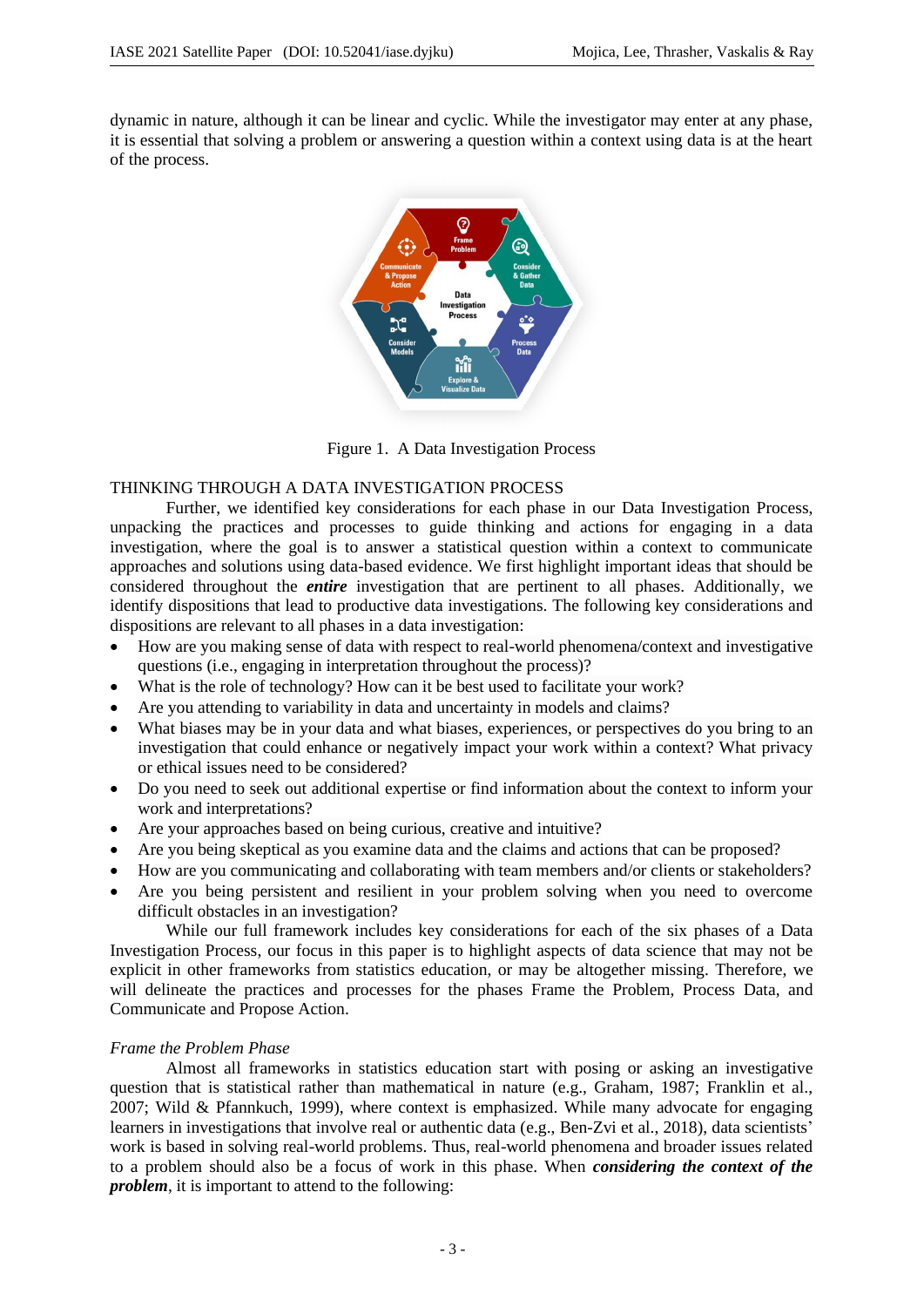- What is the context?
- What is the issue of interest within this context?
- What background information is needed? What resources are available to better understand the context of the problem?
- What is the broader purpose of the investigation? Why is this problem important to consider?
- What kind of data is available in this discipline/context?

# When *posing an investigative question*, the following should be taken into account:

- What statistical questions are you addressing?
- Is the statistical question appropriate for the context of the problem?
- Do these questions anticipate variability?
- Will the question(s) lead to a productive investigation?
- What strategies could potentially be used to answer the question(s)? What types of data are needed to use these strategies?
- What model assumptions should be considered about underlying populations or processes related to the context?

# *Process Data Phase*

While many statisticians would describe the work of processing data as an important part of their work, these practices and processes have not been historically heavily emphasized in frameworks from statistics education as compared to frameworks from data science. One of the most important aspects of the work of a data scientist involves processing data (Agarwal, 2018; EDC 2016), and they spend much of their time engaged in these activities. In the Process Data phase, the investigator should *consider strategies for processing and structuring data*, including:

- What strategies or techniques are most useful for obtaining or sourcing data?
- Where and how will data be stored and protected?
- Are there any issues with the ways data were entered? What will you do about possible erroneous/invalid data entries?
- What decisions will be made about missing data?
- What strategies or techniques will help process (e.g., clean messy data, organize, transform, etc.) and structure data in a consistent and usable format? Which are the most efficient? Which are the easiest to use? Do you have the necessary skills and resources to carry these out?
- Should you merge multiple data tables or other structures?

Additionally, the investigator should *consider processes that may help focus the investigation* by considering:

- Do new cases need to be added to the data set?
- Is it helpful to sort, group or filter the data?
- Is it useful to create new variables based on the available variables?
- Do measurement units need to change?
- Is it useful to recode data values (e.g., change No/Yes to 0/1 to easily sum 1's)?

## *Communicate and Propose Action Phase*

Communication and the ability to communicate with others is an important aspect of the work of a both a statistician and data scientist. While some frameworks from statistics education emphasize communicating results, data scientists draw attention to the importance of communicating evidencebased claims to solve real-world problems and propose actions. In the Communicate and Propose Action phase, the investigator should *devise a strategy for communication* by considering:

- What are the important issues within the problem context that stakeholders are interested in?
- Who is the audience? What information do they need to inform their decision-making?
- What are the best formats, media, and language for communicating findings and suggested actions?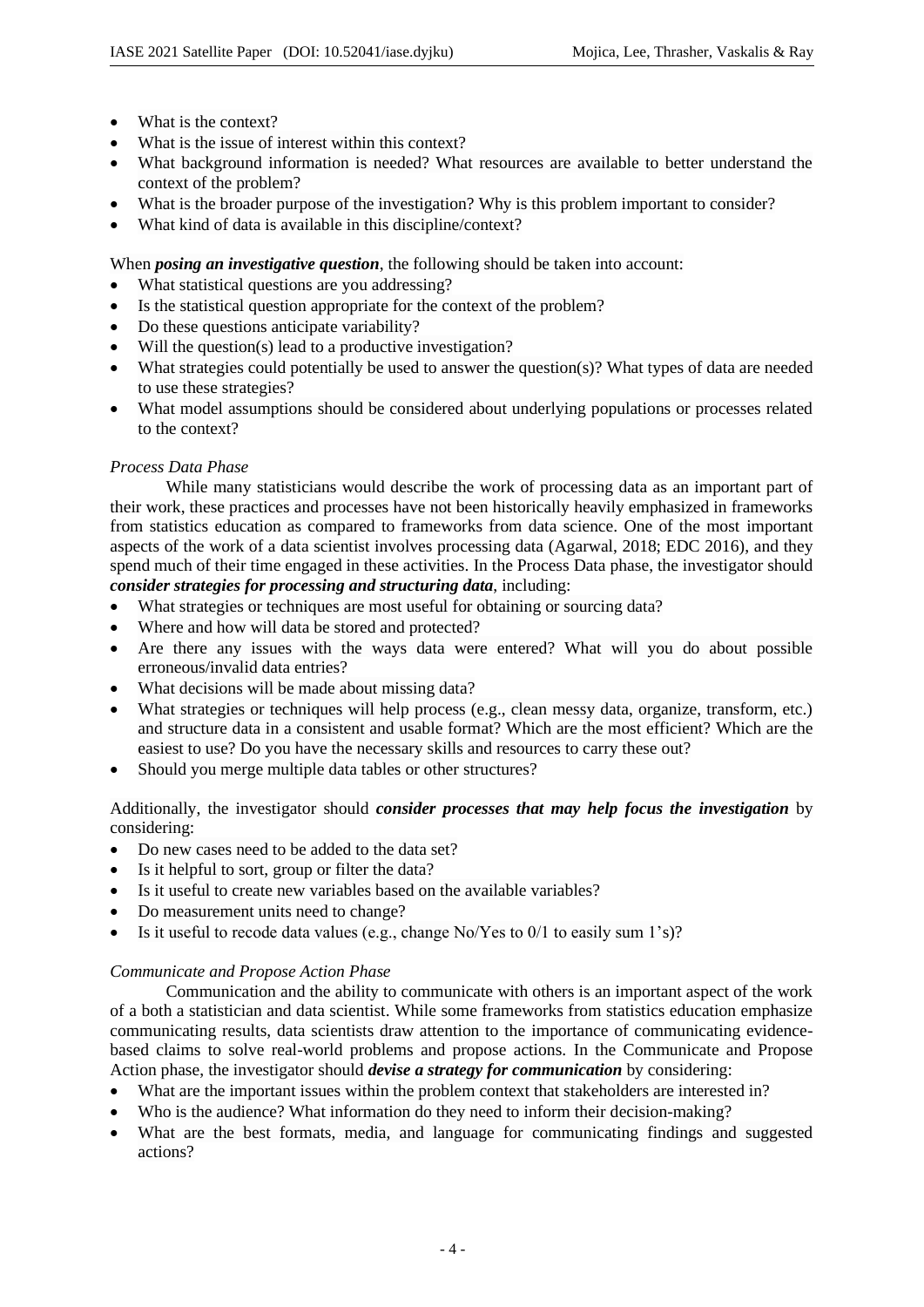Further, the investigator should d*evelop and support an argument for claims and proposed actions* by considering:

- How should you convey the problem, investigative question(s), methods, and analysis?
- Is it appropriate to discuss alternative approaches, models, or past results?
- What claims can be made from the data? What evidence is there to support these claims?
- What data visualizations could best support the claims? How are these visualizations interpreted? Do these visualizations need to be enhanced to be clearer to the audience?
- What statistical measures could best support the claims? How are these measures interpreted?
- Has uncertainty in findings been conveyed?
- What are the limitations, constraints, and potential biases of your data or analysis?
- What proposed actions within the context of the problem follow from the data investigation?
- What further data investigations should be recommended?
- Does the data story convey insights about the problem to your audience?

#### DISCUSSION

Our work is clearly built on the work of others in the field of statistics and data science. Many key practices, processes and dispositions of investigating data that we draw attention to are identified in this work. However, we believe that our framework makes some of the practices and processes more explicit or that we highlight nuances. For example, while context is considered within statistical frameworks, our Data Investigation Process highlights the importance of understanding the broader context, bringing the context of the problem to the forefront. The goal of the data investigation is not merely answering a statistical question but solving a real-world problem. This goal necessitate communicating results and proposing action to resolve the problem based on data-based findings. With the incorporation of Communicate and Propose Action as one of the six phases, this practice is more clearly visible. Additionally, other aspects of our work bring practices, processes, and dispositions from data science to the forefront. For example, previous cycles have included ideas on collecting and considering data (e.g., Bargagliotti et. al., 2020), but our process includes processing data as a separate phase to emphasize the work of wrangling data. Separating ideas of gathering and collecting data from the work of processing data, highlights the energy expended within this phase and the importance of work dedicated to organizing data into a structure that supports analysis.

Because this framework includes and highlights the key practices and processes of data scientists, researchers, curriculum developers, and practitioners, across various educational contexts, can use this framework to support learning and better understand student work with data. Researchers can use practices and dispositions in the framework to guide studies of students' work with data to attend to their thinking. It can help teachers reflect on the types of opportunities they provide their students to engage in different aspects of the data investigation process. Additionally, teachers can use the questions to consider (given in the example processes above) to help plan and implement data rich tasks in classrooms and courses.

#### **REFERENCES**

- Agarwal, S. (2018, February 9). Understanding the data science lifecycle. *http://sudeep.co/datascience/Understanding-the-Data-Science-Lifecycle/*
- Bargagliotti, A., Franklin, C., Arnold, P., Gould, R., Johnson, S., Perez, L., & Spangler, D. (2020). *Pre-K-12 Guidelines for assessment and instruction in statistics education (GAISE) report II*. American Statistical Association and National Council of Teachers of Mathematics. https://www.amstat.org/asa/files/pdfs/GAISE/GAISEIIPreK-12\_Full.pdf
- Ben-Zvi, D., Gravemeijer, K., & Ainley, J. (2018). Design of statistics learning environments. In D. Ben-Zvi, K. Makar, & J. Garfield (Eds.), *International handbook of research in statistics education* (pp. 473-502). Springer. https://doi.org/10.1007/978-3-319-66195-7\_16
- Cao, L. (2017). *ACM Computing Surveys*, *50*(3), 1-42. Data science: A comprehensive overview. https://doi.org/10.1145/3076253
- Donoho, D. (2017). 50 years of data science. *Journal of Computational and Graphical Statistics*, *26*(4), 745-766. https://doi.org/10.1080/10618600.2017.1384734